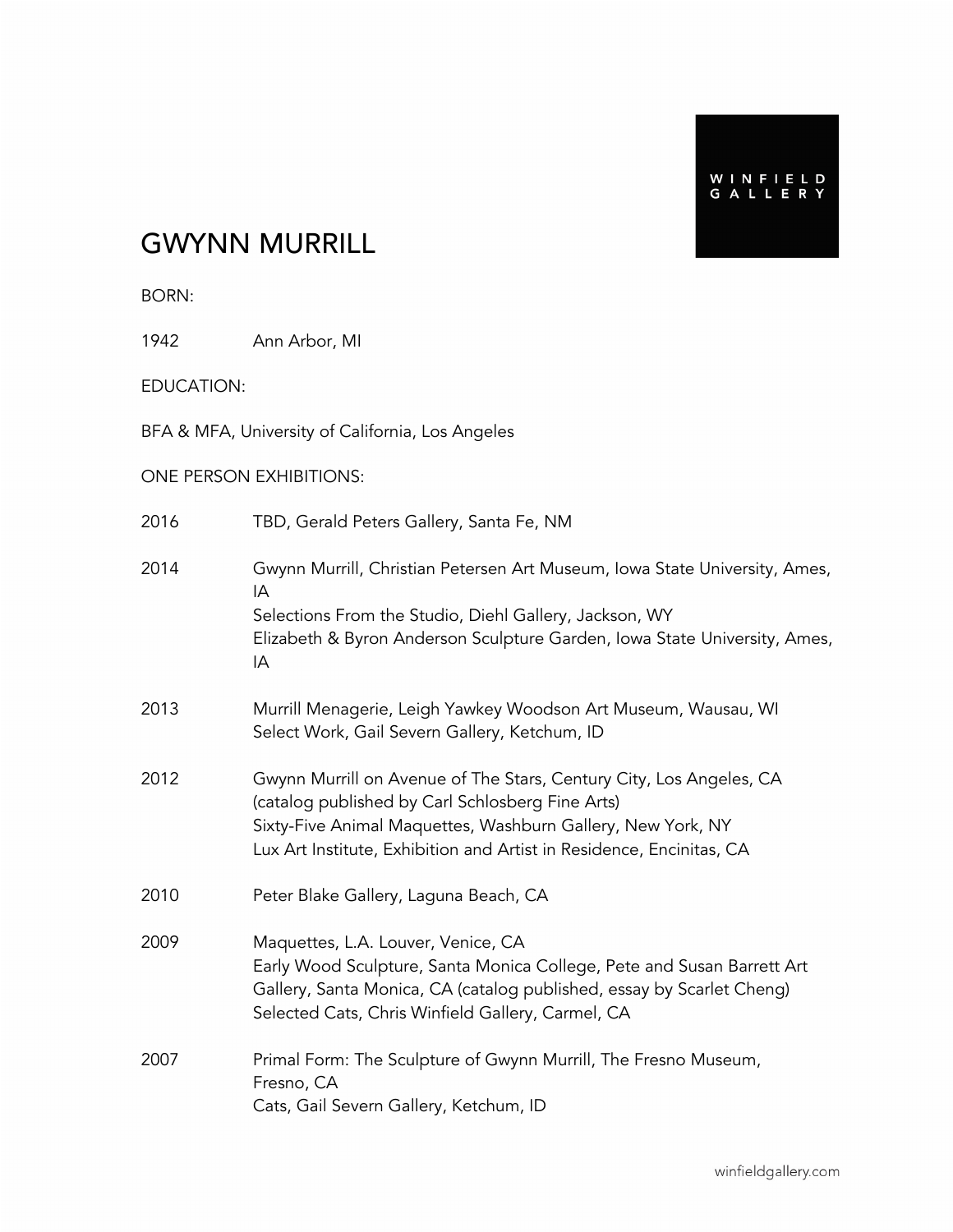|      | Birds, Gerald Peters Gallery, Santa Fe, NM<br>From Classical to Baroque, L.A. Louver, Venice, CA                 |
|------|------------------------------------------------------------------------------------------------------------------|
| 2006 | Recent Sculpture in Bronze, Washburn Gallery, New York, NY                                                       |
| 2005 | L.A. Louver, Skyroom, Venice, CA<br>Gail Severn Gallery, Ketchum, ID                                             |
| 2004 | Gail Severn Gallery, Ketchum, ID<br>Peter Blake Gallery, Laguna Beach, CA<br>Gerald Peters Gallery, Santa Fe, NM |
| 2003 | New Work, L.A. Louver, Venice, CA                                                                                |
| 2002 | Lux Art Institute, Encinitas, CA<br>Imago Galleries, Palm Desert, CA                                             |
| 2001 | Washburn Gallery, New York, NY                                                                                   |
| 2000 | Gerald Peters Gallery, Santa Fe. NM                                                                              |
| 1999 | Dennis Ochi Gallery, Ketchum, ID<br>John Berggruen Gallery, San Francisco, CA                                    |
| 1998 | Sculptures in Bronze, Washburn Gallery, New York, NY                                                             |
| 1997 | New Work, Gail Severn Gallery, Ketchum, ID<br>Patricia Faure Gallery, Santa Monica, CA                           |
| 1996 | Gail Severn Gallery, Ketchum, ID                                                                                 |
| 1995 | Washburn Gallery, New York, NY                                                                                   |
| 1994 | Artist's Choice, Gerald Peters Gallery, Santa Fe, NM                                                             |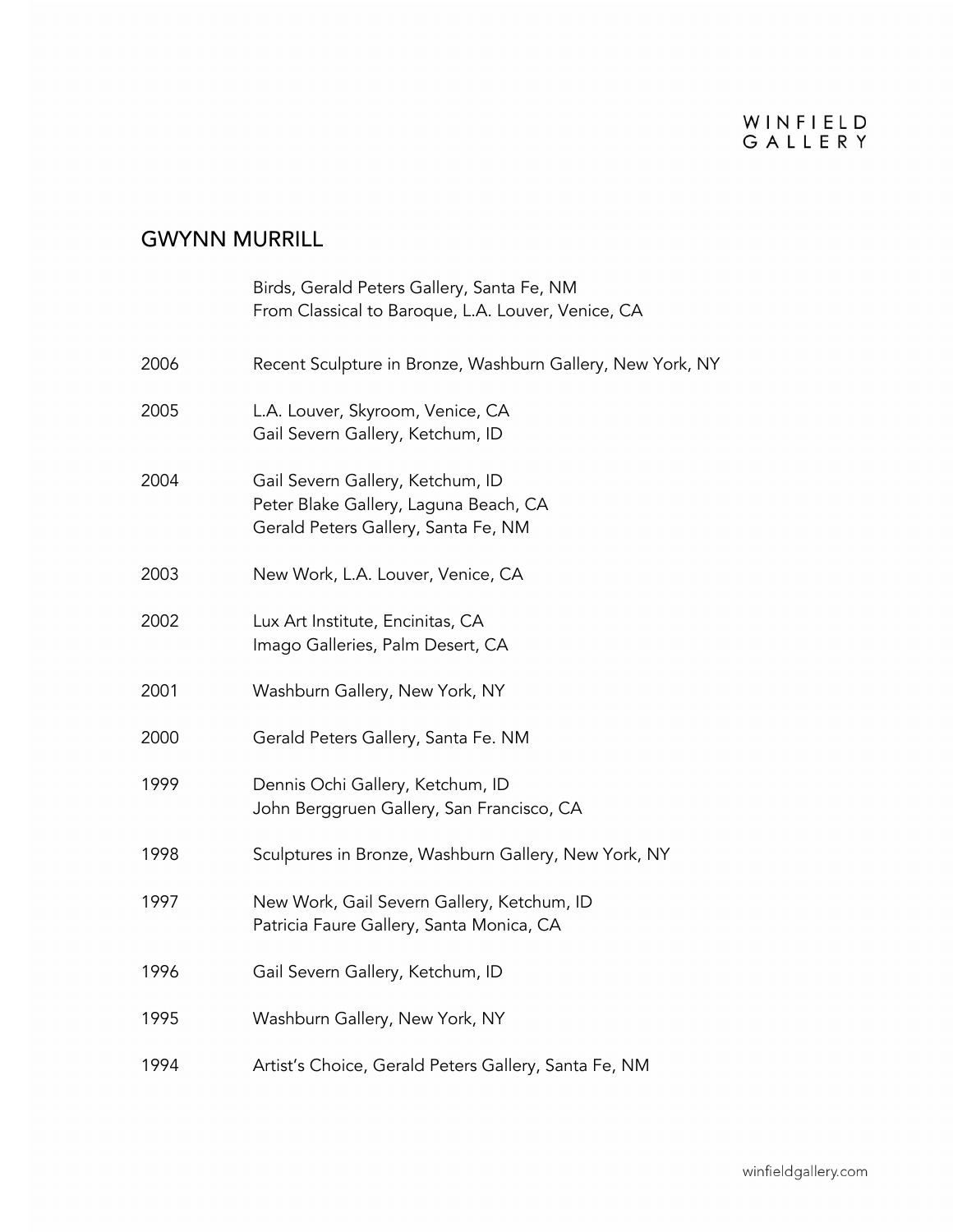| 1993 | Gail Severn Gallery, Ketchum, ID                                                                                           |
|------|----------------------------------------------------------------------------------------------------------------------------|
| 1992 | Gail Severn Gallery, Ketchum, ID                                                                                           |
| 1991 | Large Scale Bronze Cougars, Asher Faure Gallery, Los Angeles, CA                                                           |
| 1990 | Oil / Pastels / Relief, Aluminum & Stone, Asher Faure Gallery,<br>Los Angeles, CA<br>Rutgers Barclay Gallery, Santa Fe, NM |
| 1989 | Security Pacific Bank, Los Angeles, CA                                                                                     |
| 1988 | Gail Severn Gallery, Ketchum, ID                                                                                           |
| 1987 | Recent Sculpture, John Berggruen Gallery, San Francisco, CA<br>Recent Sculpture, Asher Faure Gallery, Los Angeles, CA      |
| 1985 | Coyote Series, Asher Faure Gallery, Los Angeles, CA                                                                        |
| 1983 | New Sculpture, Asher Faure Gallery, Los Angeles, CA                                                                        |
| 1982 | Los Angeles Municipal Art Gallery, Los Angeles, CA                                                                         |
| 1981 | Recent Sculpture, Asher Faure Gallery, Los Angeles, CA                                                                     |
| 1980 | University of California, Santa Barbara, CA<br>Oil Pastels, Asher Faure Gallery, Los Angeles, CA                           |
| 1979 | Los Angeles Institute of Contemporary Art, Los Angeles, CA                                                                 |
| 1977 | New Work, Nicholas Wilder Gallery, Los Angeles, CA                                                                         |
| 1975 | Newport Harbor Art Museum, Newport, CA<br>Edward Thorp Gallery, Santa Barbara, CA                                          |
| 1972 | Mizuno Gallery, Los Angeles, CA                                                                                            |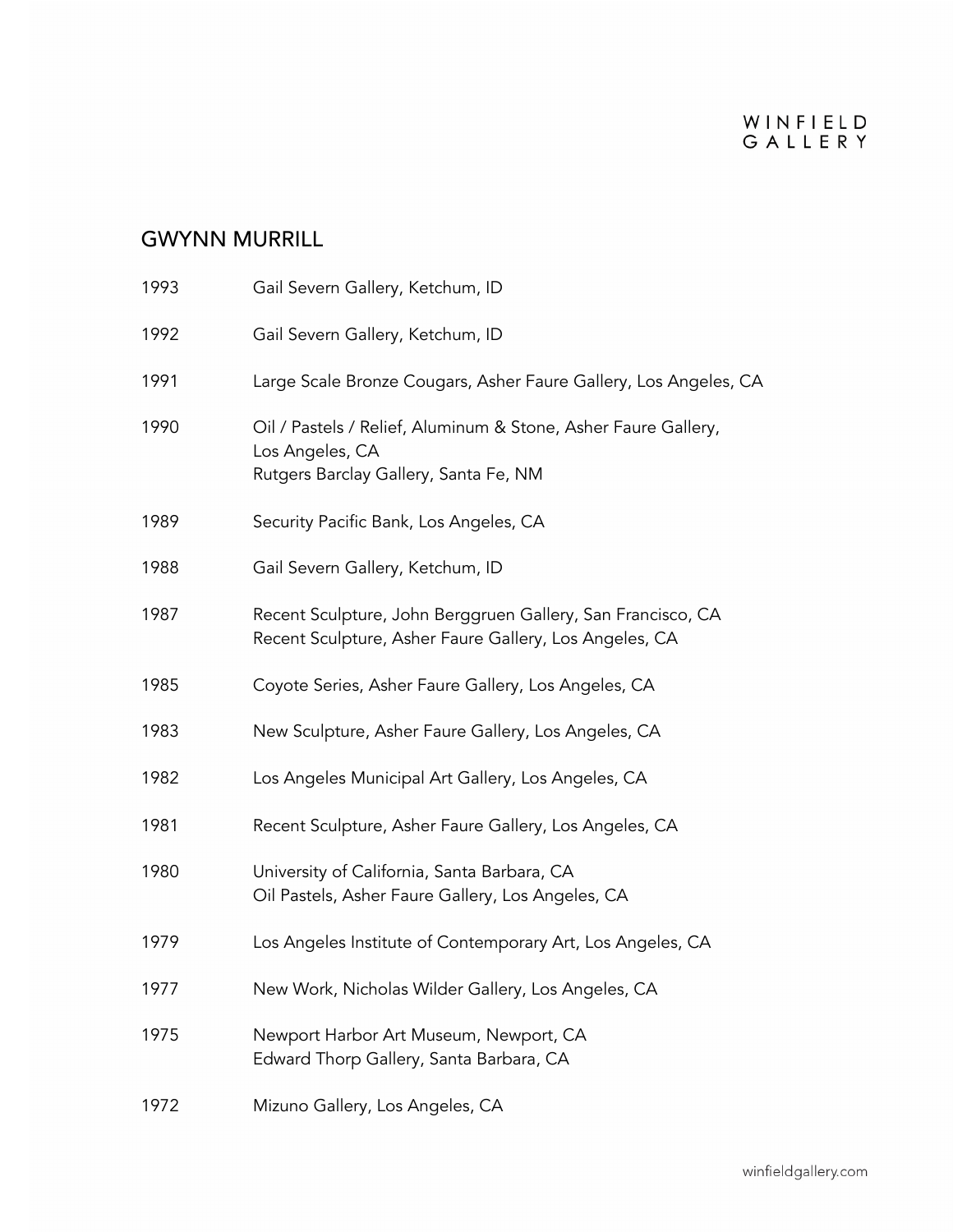### GWYNN MURRILL

#### GROUP EXHIBITIONS:

| 2015 | Aviarium, Diehl Gallery, Jackson, WY<br>Wild Spirit: Horses in Art, Wildling Museum, Solvang, CA<br>Equinity, Diehl Gallery, Jackson, WY                                                                                                                                                                                                                                                                                                      |
|------|-----------------------------------------------------------------------------------------------------------------------------------------------------------------------------------------------------------------------------------------------------------------------------------------------------------------------------------------------------------------------------------------------------------------------------------------------|
| 2014 | Western Visions, National Museum of Wildlife Art, Jackson, WY<br>Dog Days of Summer, Frostig Collection, Santa Monica, CA<br>Gwynn Murrill/Raphaëlle Goethals, Morrison Gallery, Kent, CT<br>Venice Under the Influence, curated by Amanda Quinn Olivar, Window<br>Between Worlds (James Beach), Venice, CA<br>Natural Unnatural Supernatural, Honolulu Museum of Art, Honolulu, HI                                                           |
| 2013 | Frostig at Large - The Artists of the Frostig Collection, Museum of Art and<br>History, Lancaster, CA<br>National Museum of Wildlife Art of the United States, Jackson, WY<br>Local Fish, Ernie Wolfe Gallery, Santa Monica, CA<br>Celebrating Two Decades - The Peggy and Eric Lieber Collection and Other<br>Gifts, Fredrick R. Weisman Museum of Art, Malibu, CA<br>The Animals Look Back at Us, Woodstock Byrdcliffe Guild, Woodstock, NY |
| 2012 | The Big Picture, Palm Springs Fine Art Fair, Palm Springs, CA<br>Ed's Party: Spheres of Influence in The L.A. Art Scene, William Turner<br>Gallery, Santa Monica, CA                                                                                                                                                                                                                                                                          |
| 2011 | Shatterheads and Gwynn, Two-person show with Ed Moses, Ernie Wolfe<br>Gallery, Los Angeles, CA<br>Land Use / Misuse: The Celebration and Exploitation of the American<br>Landscape, Gerald Peters Gallery, Santa Fe, NM<br>Group Show, L.A. Louver, Venice, CA<br>REAL, Imago Galleries, Palm Desert, CA                                                                                                                                      |
| 2010 | Artist Perspectives, Gerald Peters Gallery, Santa Fe, NM<br>Kink, Koplin Del Rio, Culver City, CA<br>Malibu Sculpture 2010, Curated by Carl Schlosberg Fine Arts, Malibu, CA                                                                                                                                                                                                                                                                  |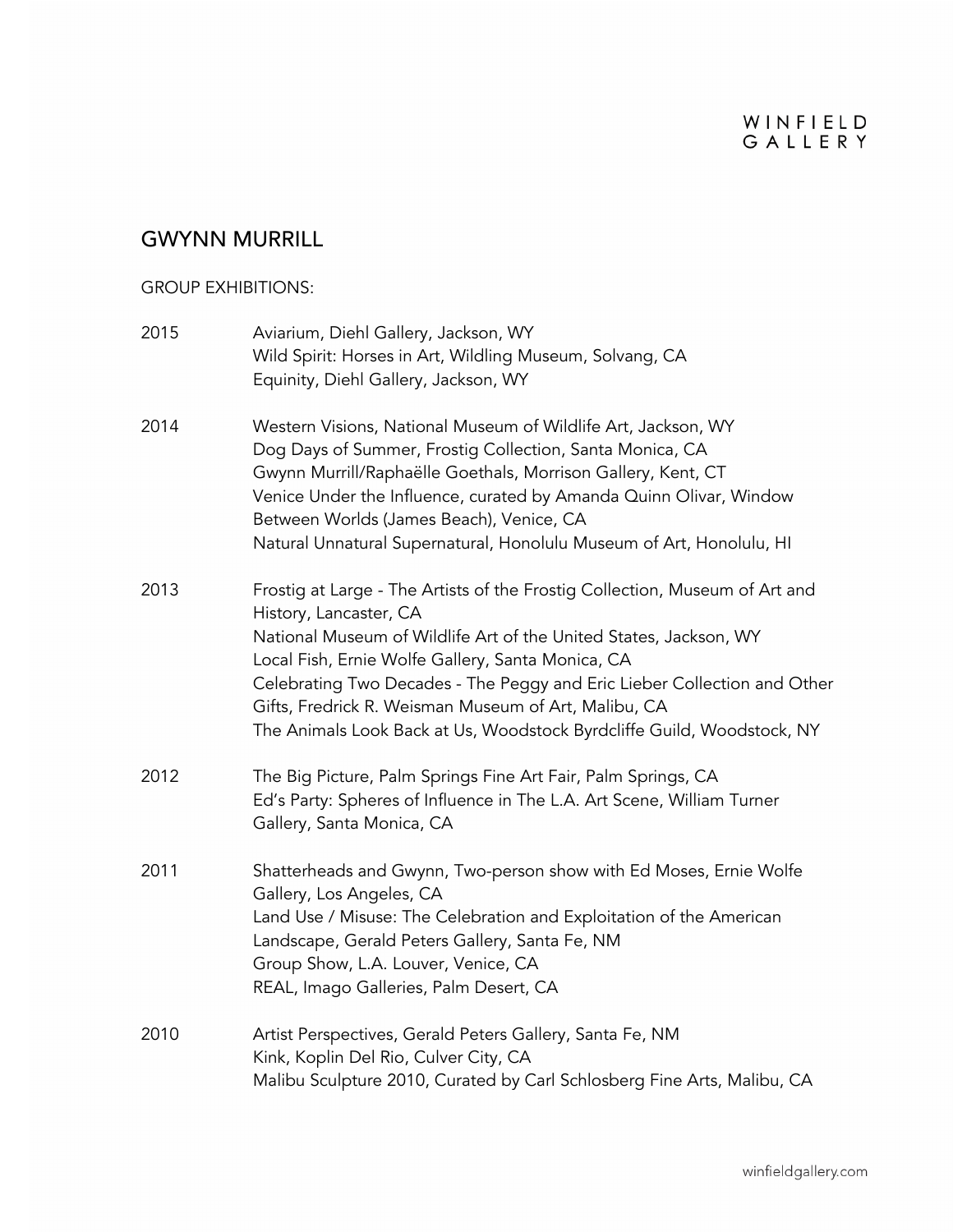### WINFIELD GALLERY

#### GWYNN MURRILL

Intimate to Monumental - Contemporary Sculpture, Gail Severn Gallery, Ketchum, ID 2010-2012 5 Tigers, Grounds for Sculpture, Hamilton, NJ 2009 L.A. Louver, Venice, CA 2008 L.A. Louver, Venice, CA California in New York, Curated by Carl Schlosberg Fine Arts, Hubert Gallery, New York, NY Endangered Species, Santa Monica College, Pete and Susan Barrett Art Gallery, Santa Monica, CA The Frostig Collection, SCAPE, Corona del Mar, CA Defining the West; Two Hundred Years of American Imagery, Gerald Peters Gallery, Dallas, TX 2007 Day and Night, L.A. Louver, Venice, CA The Left Coast, Imago Galleries, Palm Desert, CA Multiple Vantage Points: Southern California Women Artists 1980, Los Angeles Municipal Art Gallery, Los Angeles, CA Carl Schlosberg Exhibitions Inc., Beverly Hills, CA 2006-2009 Going Ape: Confronting Animals in Contemporary Art - with 5 Tigers, The DeCordova Museum and Sculpture Park, Lincoln, MA 2006 The ADAA Art Show 2006, Washburn Gallery, New York, NY Tenth Anniversary Exhibition, The Contemporary Museum at The First Hawaiian Center, Honolulu, HI Carl Schlosberg Exhibitions Inc., Beverly Hills, CA Gwynn Murrill-Sculpture & Wayne Shimabukuro-Photography, California State University Los Angeles, Fine Arts Gallery, Los Angeles, CA 2005 L.A. Louver, Venice, CA Carl Schlosberg Exhibitions Inc., Malibu, CA Wilder: A Tribute to the Nicholas Wilder Gallery Los Angeles: 1965-1979, Washburn Gallery, New York, NY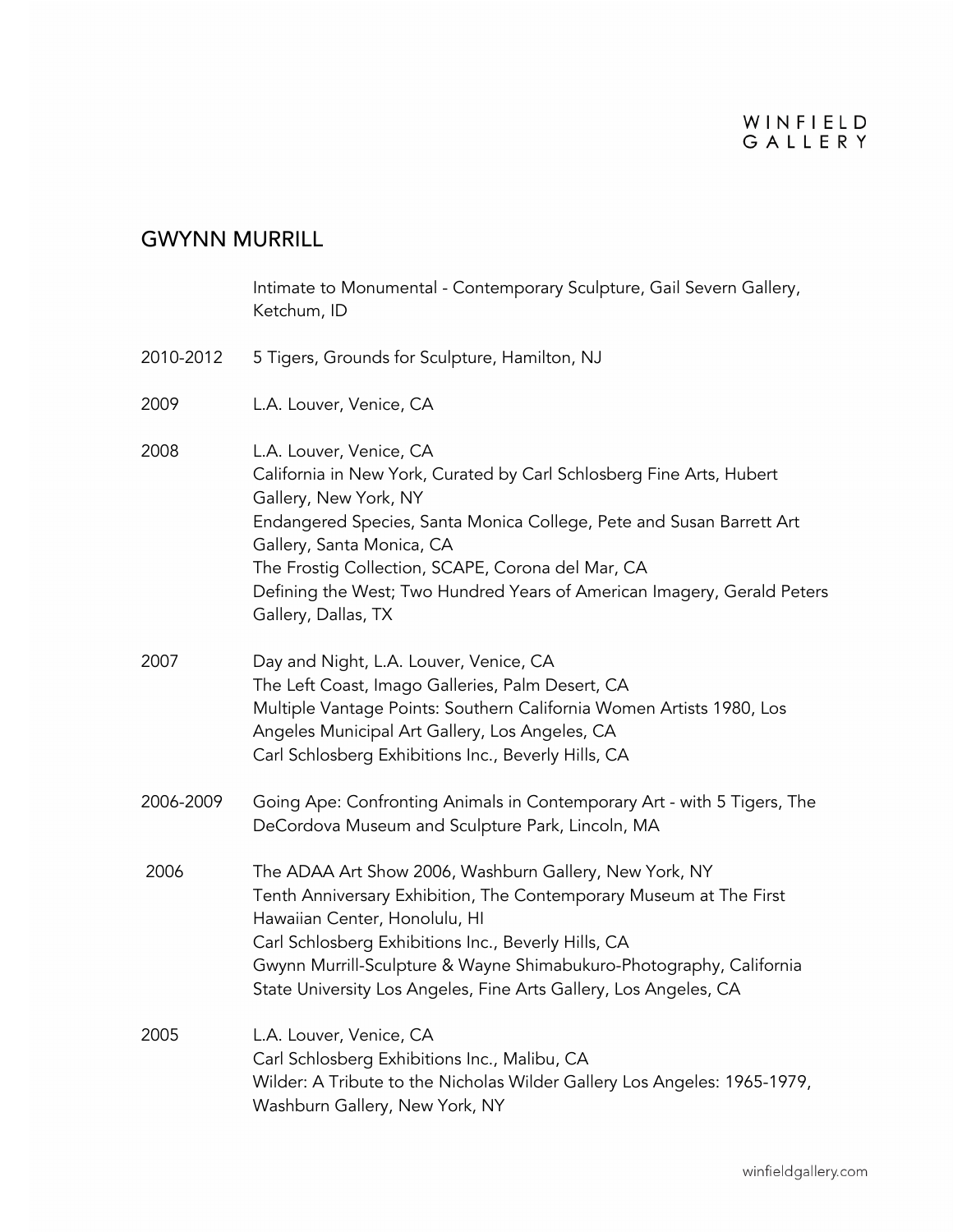| 2004 | Sculpture, L.A. Louver, Venice, CA<br>Free Associations, ARTS Manhattan, Manhattan Beach, CA                                                                                                                                                                                                                          |
|------|-----------------------------------------------------------------------------------------------------------------------------------------------------------------------------------------------------------------------------------------------------------------------------------------------------------------------|
| 2002 | Animal Instincts, Leigh Yawkey Woodson Art Museum, Wausau, WI<br>Cerritos Art Gallery, Norwalk, CA<br>Carl Schlosberg Fine Arts, Beverly Hills, CA                                                                                                                                                                    |
| 2001 | L.A. Louver Gallery, Venice, CA                                                                                                                                                                                                                                                                                       |
| 2000 | Representing L.A.: Pictorial Currents in Contemporary Southern California<br>Art, Frye Art Museum, Seattle, WA; Art Institute of South Texas, Corpus<br>Christi, TX (2001); Laguna Art Museum, Laguna Beach, CA (2001)<br>Symbols of Survival: Images of Animals in Recent Sculpture, Dorsky Gallery,<br>New York, NY |
| 1999 | Imago Galleries, Palm Desert, CA<br>Form and Essence: Contemporary Sculpture, Monterey Museum of Art,<br>Monterey, CA<br>Portraiture: Front, Back & In-between, Armory Center for the Arts,<br>Pasadena, CA                                                                                                           |
| 1998 | L.A. Louver Gallery, Venice, CA                                                                                                                                                                                                                                                                                       |
| 1997 | The Contemporary Museum, Honolulu, HI<br>Bugs, Beasts, Birds and Creatures of The Water, Bobbie Greenfield Gallery,<br>Santa Monica, CA                                                                                                                                                                               |
| 1996 | Fifteen Artists, Patricia Faure Gallery, Santa Monica, CA                                                                                                                                                                                                                                                             |
| 1995 | Margaret Woodson Fisher Sculpture Gallery Dedication, Leigh Yawkey<br>Woodson Art Museum, Wausau, WI                                                                                                                                                                                                                  |
| 1994 | Wildlife, California Center for the Arts Center, Escondido, CA<br>26 Artists, Freisen Gallery, Seattle, WA<br>The Art Cup (organized by Betty Asher), Garth Clark Gallery, Los Angeles,<br>CA                                                                                                                         |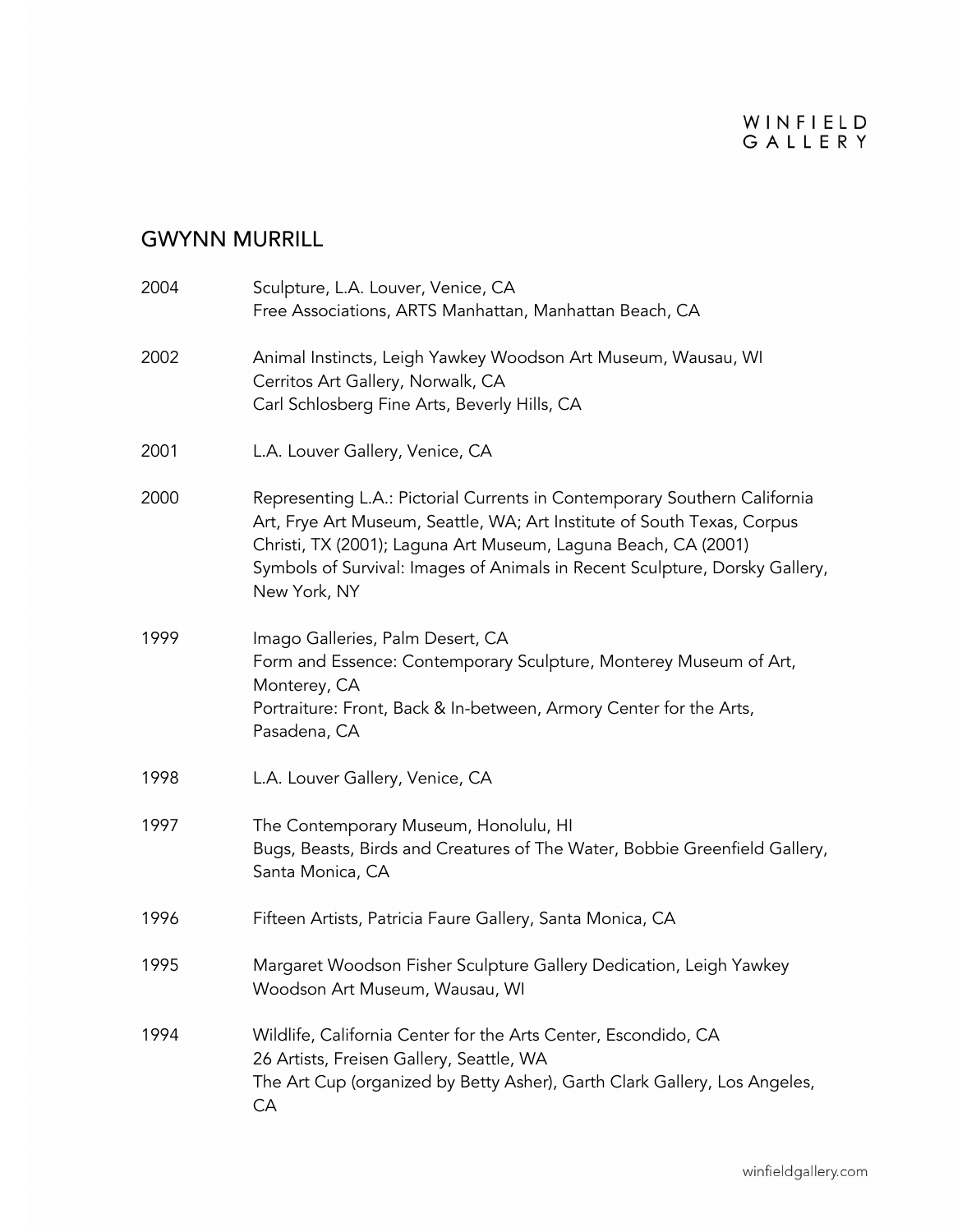| 1993 | Menagerie, O'Malveny & Meyers, Los Angeles, and Hines Partnership, San<br>Francisco, CA<br>Inadvertently, Asher Faure Gallery, Los Angeles, CA   |
|------|--------------------------------------------------------------------------------------------------------------------------------------------------|
|      | Malibu International Sculpture Exhibition, Malibu, CA                                                                                            |
|      | Zooid, Nevada Institute for Contemporary Art, Las Vegas, NV                                                                                      |
| 1992 | Mind and Beast: Contemporary Artist and the Animal Kingdom, Leigh<br>Yawkey Woodson Art Museum, Wausau, WI                                       |
| 1991 | Individual Realities, Saison Museum of Art, Tokyo and Tsukashin Hall, Osaka,<br>Japan                                                            |
|      | Not on Canvas, Asher Faure Gallery, Los Angeles, CA                                                                                              |
|      | American Birdhouse, San Francisco International Airport, Esprit Sculpture<br>Garden, San Francisco, CA                                           |
| 1990 | Outdoor Sculpture, Esprit Sculpture Garden, San Francisco, CA                                                                                    |
| 1989 | The Private Works of Public Artists, Gallery at the Plaza, Los Angeles, CA<br>The Magical Mystery Tour, Long Beach Museum of Art, Long Beach, CA |
| 1988 | Group Sculpture Exhibition, John Berggruen Gallery, San Francisco, CA<br>Sculpture Works in Bronze, Carl Schlosberg Gallery, Sherman Oaks, CA    |
| 1987 | Animals, Art Gallery, California State University, Fullerton, CA                                                                                 |
|      | Curators' Choice: Selections from the Permanent Collection, Long Beach<br>Museum of Art, Long Beach, CA                                          |
|      | Los Angeles, Scott Hansen Gallery, New York, NY                                                                                                  |
|      | Gold, Maloney Gallery, Santa Monica, CA                                                                                                          |
|      | Present Perspective: 1975-85, Fresno Art Center, Fresno, CA                                                                                      |
|      | Sculpture and Works in Relief, John Berggruen Gallery, San Francisco, CA                                                                         |
| 1985 | Magical Mystery Tour, Los Angeles Municipal Art Gallery, Barnsdall Park,<br>Hollywood, CA                                                        |
|      | Statements in Wood, California State University, Northridge, CA                                                                                  |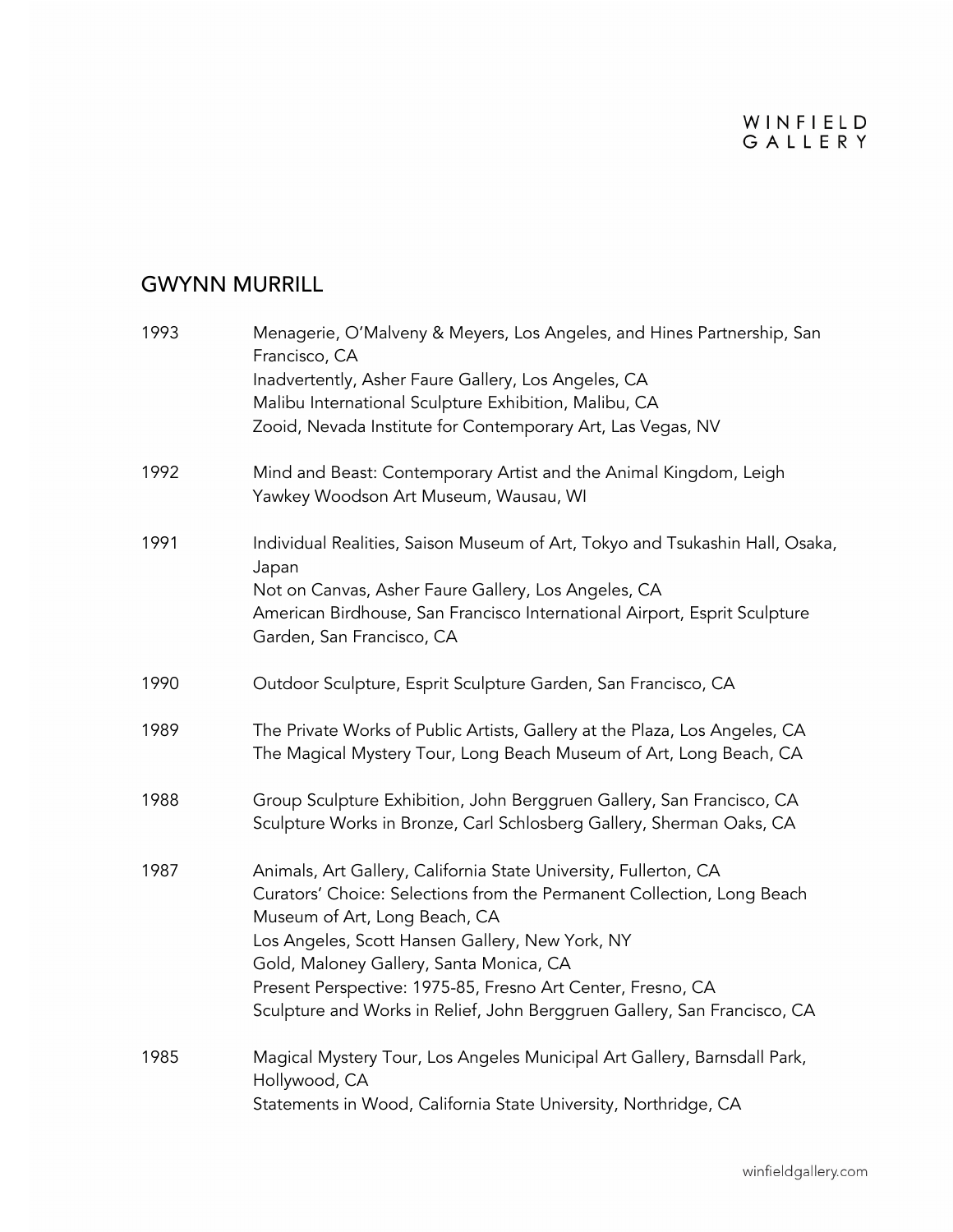|      | Art in the Valley, Los Angeles Valley College, Los Angeles, CA                                                                                                                                                                         |
|------|----------------------------------------------------------------------------------------------------------------------------------------------------------------------------------------------------------------------------------------|
| 1984 | Wood Renditions, Security Pacific National Bank, Los Angeles, CA<br>You've Gotta Have Art, Laguna Museum of Art, Laguna Beach, CA                                                                                                      |
| 1983 | Young Talent Award: 1963-1983, Los Angeles County Museum of Art, Los<br>Angeles, CA                                                                                                                                                    |
| 1982 | Contemporary Californians VIII, (with Martha Alf), Laguna Museum of Art,<br>Laguna Beach, CA (catalog with essay by David Rubin)<br>Relationships: 8 Artists/8 Viewpoints, Palos Verdes Community Art<br>Association, Palos Verdes, CA |
| 1980 | Fellows Exhibition, American Academy in Rome, Rome, Italy<br>Three Creative Wood Carvers, Palos Verdes Community Art Association,<br>Palos Verdes, CA                                                                                  |
| 1979 | Robert Bassler, Gwynn Murrill, John Okulick, Conejo Valley Art Museum<br>Thousand Oaks, CA<br>Six in Wood, The Art Center, Cultural Arts Center Veterans Memorial Park,<br>Sylmar, CA                                                  |
| 1978 | Seven Colorists, Lang Art Gallery, Scripps College, Claremont, CA                                                                                                                                                                      |
| 1977 | Private Images Photographed by Sculptors, Los Angeles County Museum of<br>Art, Los Angeles, CA                                                                                                                                         |
| 1976 | L.A. 8: Painting and Sculpture, Los Angeles County Museum of Art, Los<br>Angeles, CA<br>Edward Thorp Gallery, New York, NY                                                                                                             |
| 1975 | Ellie Blankfort Gallery, Los Angeles, CA                                                                                                                                                                                               |
| 1974 | Gwynn Murrill and Judy Pfaff, Artist Space, New York, NY                                                                                                                                                                               |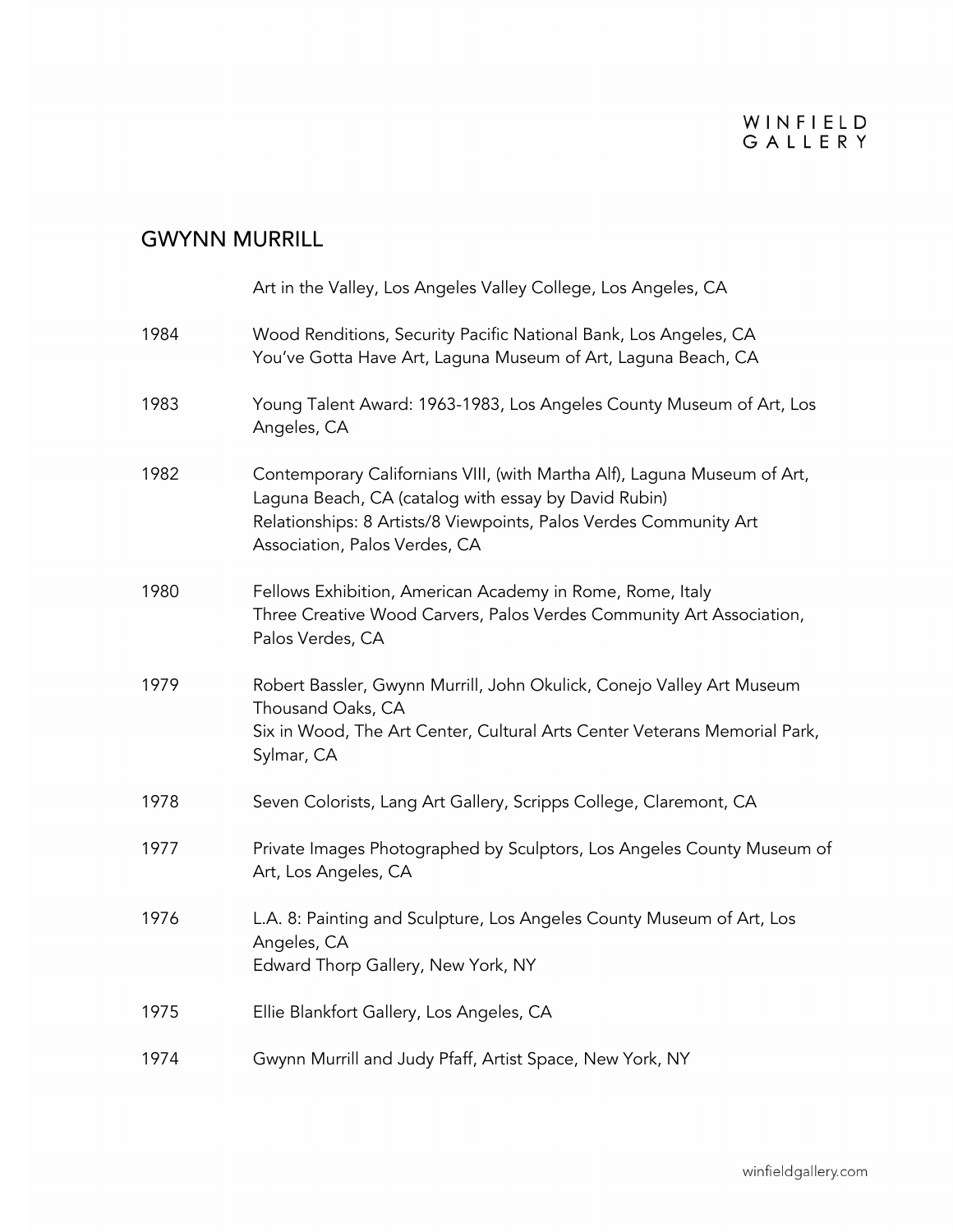#### PUBLICATIONS:

"A Learning Link to The Norton Simon Museum", *Los Angeles Times,* Calendar: California Classroom, July 5, 2001.

"Animals, illustrations, Wedgwood come to ISU museums", Ames Tribune, August 25, 2014 "Architectural Digest Visits Johnny Carson", *Architectural Digest*, Oct.1984, p. 147.

"Around The Galleries, Part I", *Los Angeles Times*, July 30, 2004.

"Artist Captures Cheetah's Sleek Form in Bronze", *Los Angeles Times*, Calendar: California Classroom, July 1, 2003.

"Artnet News", www.artnet.com, March 14, 2006.

Ballatore, Sandy, "Eight Los Angeles Artists", *Artweek*, May 1, 1976.

Bierman, M. Lindsay, "New Edition", *Interior Design*, March 1997, pp. 145-152.

Braudy, Susan, "Jennifer Jones: Oscar Glory but No Hollywood Ending", vanityfair.com, December 12, 2009.

Campbell, Geraldine, "Skip the Slopes in Jackson Hole", New York Magazine, nymag.com, Jan. 30, 2015.

Carrasso, Roberta, "Deconstructing the Wild", *Coast Magazine*, February 2010, p.128-129. Chaffee, Sophie, "Sculptor Nudges the Abstract Envelope", Union Tribune San Diego, April 7, 2012.

Chang, Richard "Reviews: National", 'REAL', *ARTnews*, February 2011, p. 114.

Clark, Erin, "Taking Flight", *ARTWORKS*, Spring 2009, p. 66-72.

Clifford, Peggy, "The Frostig Collection Presents Dog Days of Summer", Santa Monica Dispatch, June 25, 2014.

Cline, Lynn, "Welcome to The Forest", *Pasatiempo Magazine*, March 2000.

Clothier, Peter, "Animal Magnetism", *Artspace Magazine*, Jan.-April 1992, p. 46-47.

Clothier, Peter, "Art Thoughts", Huffington Post, June 19, 2013.

Clothier, Peter "Gwynn Murrill: Animal Magnetism", *Angeles Magazine*, August 1989.

Clothier, Peter, "Gwynn Murrill at Asher/Faure", *L.A. Weekly*, May 17, 1985, p. 63.

Clothier, Peter, "The Galleries", *Art in America*, November 1983, p. 253.

Compton, Kelly, "September in Wyoming High Season for Art", Fine Art Connoisseur, September/October 2014, p. 95.

Conrad III, Barnaby, "Los Angeles: The New Mecca", *Horizon Magazine of the Arts*, Jan-Feb 1987.

Cooper, Josh, "Museum Spotlights Collectors Circle's Gifts", Jackson Hole News & Guide, April 9, 2014.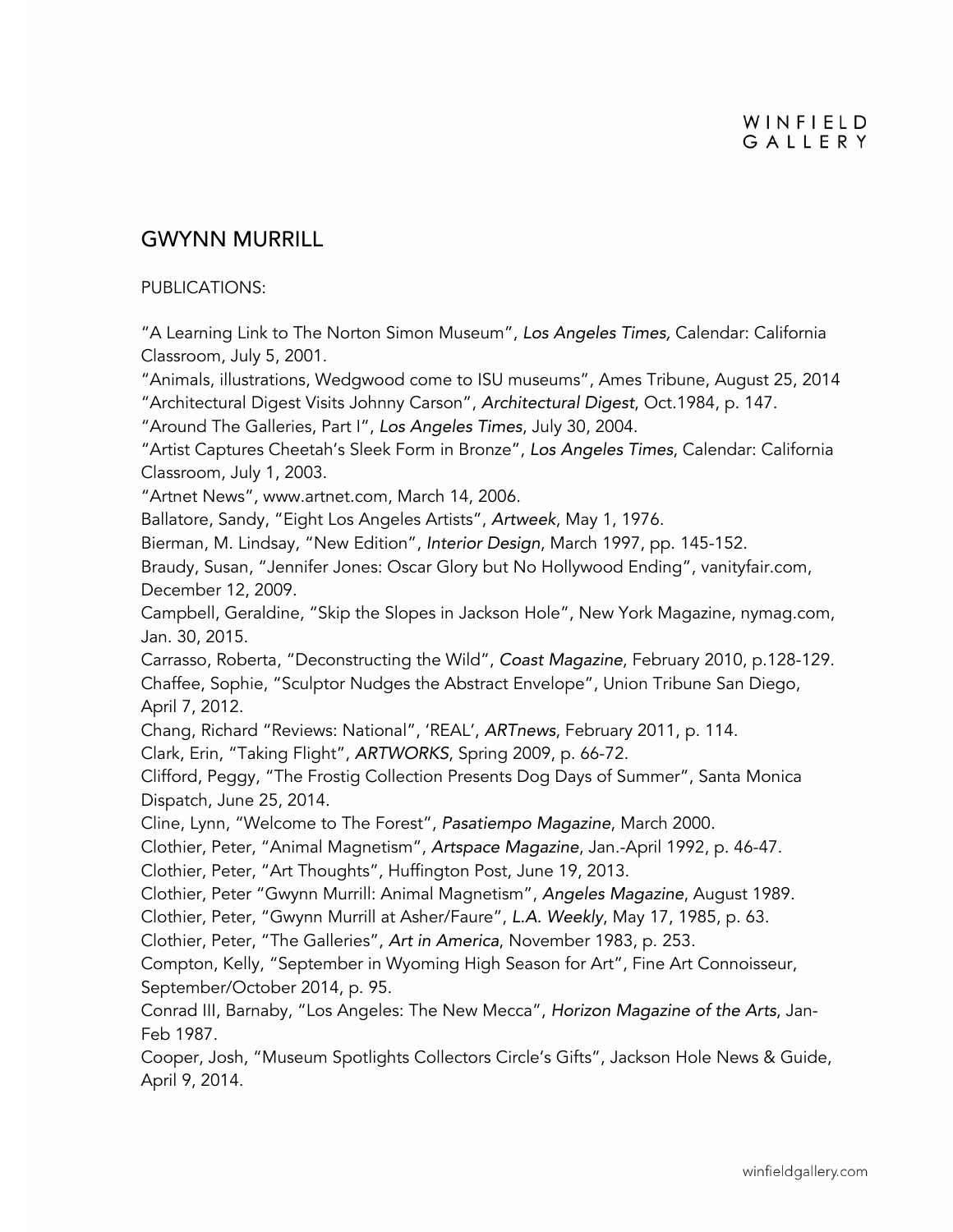Cooper, Josh, "Show Provokes Conservation Conversations", Jackson Hole News & Guide, January 22, 2014.

Davis, Kathryn M, "Critical Reflections / Land Use Misuse: The Celebration and Exploitation of The American Landscape", *THE Magazine - Santa Fe*, September 2011, p.57.

Duncan, Michael, "A New Look at Nadelman", *Art in America*, April 2002.

"Early Wood Sculpture", *Santa Monica Mirror*, August 13~19, 2010, p. 29.

Eauclaire, Sally, "Gwynn Murrill, Transcendent Contours", *Southwest Magazine*, November 1995.

"Equinity", American Art Collector, February 2015, pg. 122.

Felt, Kevin, "Bighorn Sculpture Finds Footing in Pasadena", *Pasadena Star-News*, May 6, 2008, p. A1.

Frank, Peter, "Animal Spirits", *LA Weekly, ART+BOOKS*, March 5, 2008.

Franklin, Vanessa, "Zoo Helps Celebrate Closing of Gwynn Murrill Exhibit", Iowa State Daily, February 20, 2015.

Geer, Suvan, *Los Angeles Times*, January 12, 1990.

Glick Kudler, Adrian, "New Wildlife Along Avenue of the Stars to Humanize Century City", Curbed LA, la.curbed.com, Nov. 15, 2012.

Goldman, Edward, Art Talk, KCRW.com, November, 21, 2013.

Guldimann, Suzanne, "Civic Center Installation…", *Malibu Surfside News*, June 17, 2010, p. 11.

"Gwynn Murrill", Exhibition Catalog, introduction by Michael Duncan, 1997.

"Gwynn Murrill: Wood, Bronze, Stone, Aluminum", Exhibition Catalog, published by Asher/ Faure, essay by Peter Clothier, 1991.

Howell, B., "Varied Sections Assembled at Newport Harbor Gallery", *Los Angeles Herald Examiner*, 1975.

Hume, Christopher, "Bright and Airy, It Takes Flight", *The Toronto Star,* www.thestar.com, Jan. 27, 2007.

Jarmusch, Ann, "Art Alfresco", *San Diego Union Tribune*, April 13, 1997, p. H13.

Jassim, Linda, "Gwynn Murrill's Stunning Avenue of the Stars Exhibition",

westsidetoday.com, June 12, 2013.

Kragen, Pam, "Best Bet: Lux Hosts Week…", North County Times, April 7, 2012.

Lacher, Irene, "The Sunday Conversation: Ed Moses", Los Angeles Times, March 11, 2012.

Linn, Pam, "A Marriage of Art and Nature", *The Malibu Times*, June 23, 2005, p. B1.

"Los Angeles' Astonishing Art-Everywhere Scene", *Sunset Magazine*, November 1988, p. 89-97.

Marmer, Nancy, "The Dark Under Side", *Artforum*, summer 1976.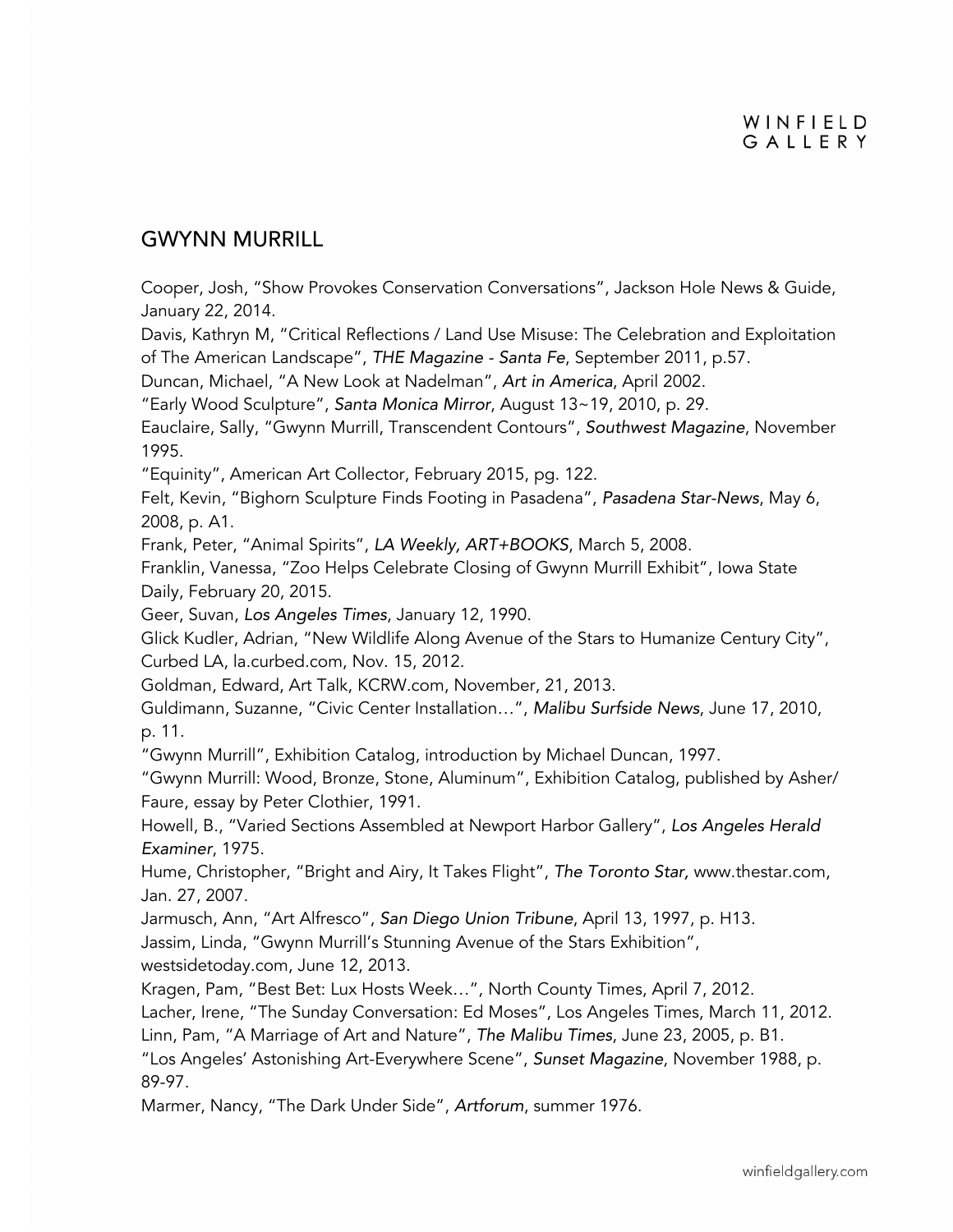Martinfield, Sean, "Crouching Spider – The City Bids Farewell to Favorite Arachnid On Friday, April 24<sup>th"</sup>, SanFranciscoSentinel.com, April 19, 2009.

McCloud, Mac, "The Richness of Wood", *Art Week*, March 10, 1984, p.3.

McLaughlin, A., "Life, Like Her Creations, is Many-Sided", *News Chronicle*, Sept. 28, 1975. Mishev, Dina, "What Inspires Me", Range-Design and Living in Jackson Hole, rangejh.com, July 30, 2015.

Morris Buckley, Patricia, "Sculptor to Create Ballet Figures at Lux", North County Times, March 15, 2012.

Muchnic, Suzanne, "Murrill Explores Other Dimensions", *The Los Angeles Times*, February 19, 1982, part VI, p. 13.

Muchnic, Suzanne, Review, *The Los Angeles Times*, April 26, 1985, part VI, p. 4.

Muchnic, Susan, "SoCal Public Art Projects Shine in National Awards", Los Angeles Times, June 23, 2009.

Muchnic, Suzanne, "The Galleries", *The Los Angeles Times*, Sept. 2, 1983.

Murrill, Gwynn, "Open Art - Go on Safari in Century City", zocalopublicsquare.org, January 17, 2014

Naves, Mario, "Mother Nature & Her Deer Sculptures", *New York Observer*, Jan. 2001. "New Public Art Projects Unveiled in Ketchum", Times-News, magicvalley.com, June 27, 2014.

Ollman, Leah "The Emergence of a Sexual Side", *L.A. Times*, October 30, 2009, p. D11. Palmer, Gary Henry, "Gwynn Murrill's Maquettes", campuscircle.com, *Culture: Art*, October 20, 2009.

Parks, John A., "Simplifying Form", *American Artist Magazine*, March 1995.

Pincus, Robert L., "In Encinitas, Singular Pleasures*",* Art Scene, *The San Diego Union Tribune*, July 28, 2002, p. F3.

Plassé, Sabina Dana, "Adventures in Art", Western Home Journal, Summer/Fall 2014, pp. 54-55.

"Pouncing on Convention", Exhibition Catalog, introduction by Tony Berlant, 2004. Pulkka, Wesley, "The Nature of Reality and The Reality of Nature", *Journal North*, March, 2000.

Rico, Diana, Review, *Los Angeles Daily News*, February 24, 1985, p.19.

Saranovic, Karina,"The Century City Chamber's Arts Council Characterized By Zeal,

Innovation", westsidetoday.com, March 7, 2014.

Saville, Jonathan, "Yes, Yes But What's That About Dogs Not Being Magic?", *Art Calendar-San Diego Reader*, February 3, 1994.

Seldis, Henry, "Art Walk", *The Los Angeles Times*, Dec. 16, 1977.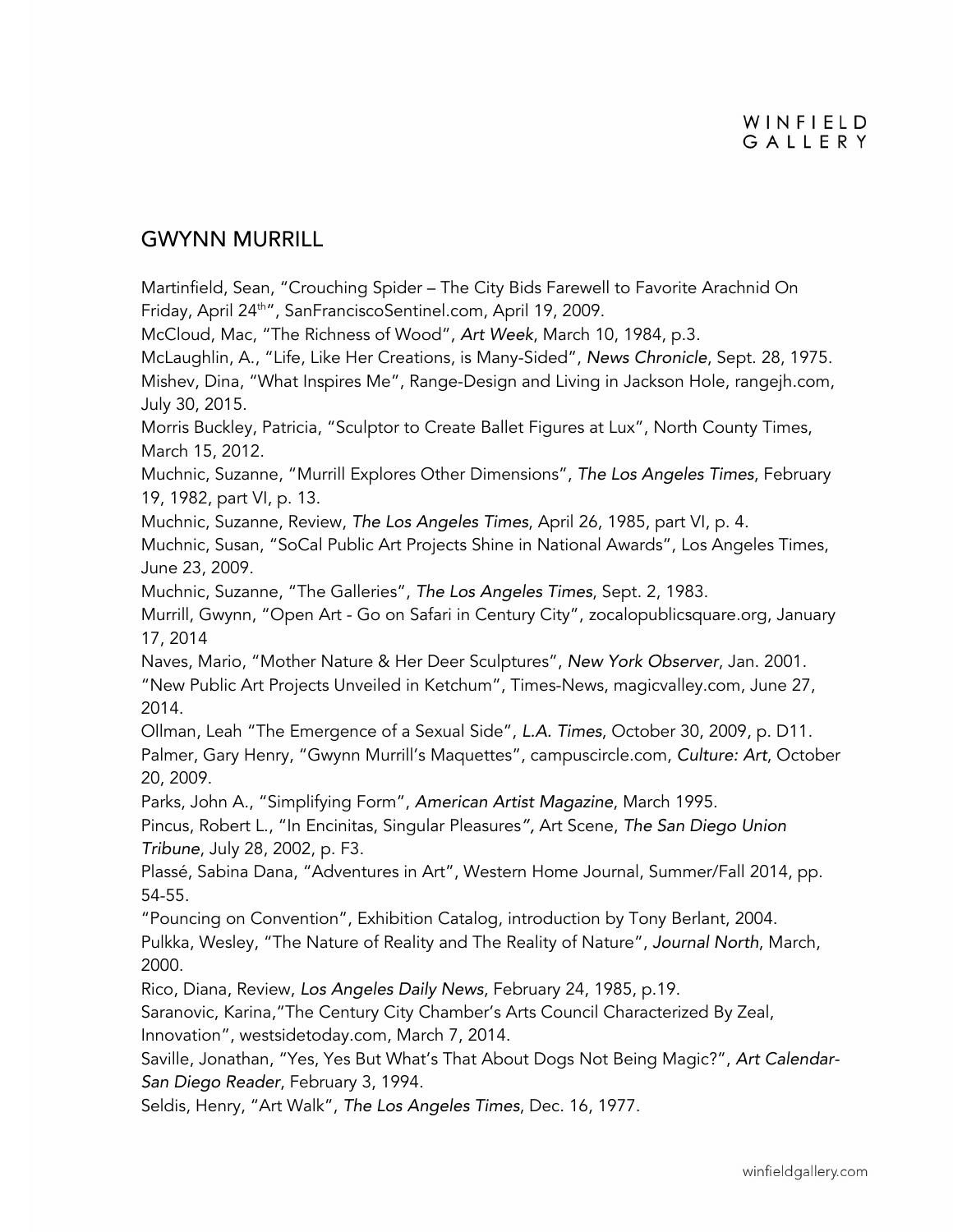Seldis, Henry, "Mizuno Gallery, Los Angeles; Exhibit", *Art International XVI*, summer 1972, p. 6-7.

Sinclair, Julie, "Artful Living", Palm Springs Life, December 2014.

"Sculptures on Avenue of the Stars", savethewestside.org, November 20, 2012.

Togneri, Carol & Denk, Leslie (editors), *A Living Work of Art: The Norton Simon Museum Sculpture Garden,* published by The Norton Simon Museum, Pasadena, CA and Marquand Books, 2015.

"The Collectors", *Architectural Digest*, March 1977.

Triplett, Brian, "UNGALLERY: Look Around and Be Enlightened", *The Los Angeles Times*, Jul 28, 2005, p. E14.

Verhines, Ashley, "UCLA Alumna's Sculptures Bring Wildlife to Century City", Daily Bruin, July 15, 2013.

Williamson, Marcia, "A Capital Collection of Public Art - Public Art in Sacramento, California", *Sunset Magazine*, March 1993.

Wilson, William, "Art Walk", *The Los Angeles Times*, Mar. 31, 1979.

Wilson, William, "Everything New is New Again", *The Los Angeles Times*, Oct. 27, 1987, part VI, p.1.

Wilson, William, "The Galleries", *The Los Angeles Times*, Jan. 16, 1981.

Wilson, William, "Whimsical Animals Fit the Season", *Angeles Magazine*, Dec. 16, 1985, p. 6.

"Wood Creatures - Gwynn Murrill - Early Wood Sculpture", *The Argonaut,* August 27, 2009, p. 13.

Wood, Eve, "Recommendations - Gwynn Murrill, L.A. Louver Maquettes", *Visual Art Source/ArtScene*, October 23, 2009.

Wortz, Melinda, "The Galleries", *Art News*, November 1983.

#### AWARDS:

| 2014 | Featured Artist, Western Visions, National Museum of Wildlife Art, Jackson, |
|------|-----------------------------------------------------------------------------|
|      | WY.                                                                         |
| 2009 | Americans for The Arts, Public Art Network, Year in Review Award            |
| 2007 | Distinguished Woman Artist of The Year, The Fresno Museum Council of        |
|      | 100, Fresno, CA                                                             |
| 2002 | Good Design Award, The Japan Institute for Design Promotion                 |
| 1986 | John Simon Guggenheim Fellowship                                            |
| 1985 | National Endowment for The Arts, Individual Artist Grant                    |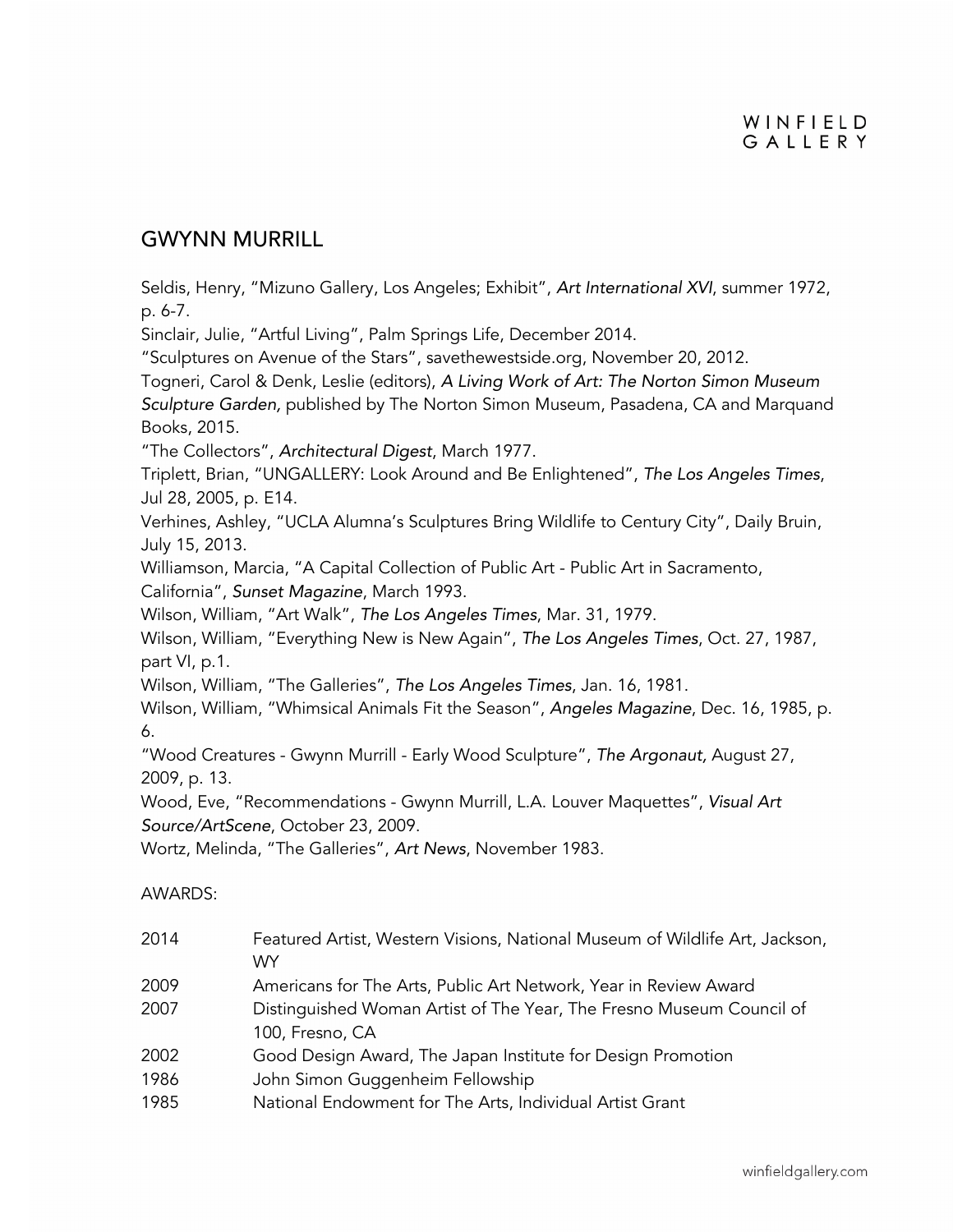| 1980<br>1978               | Prix di Roma Fellowship, American Academy in Rome<br>New Talent Purchase Award, Los Angeles County Museum of Art                                   |
|----------------------------|----------------------------------------------------------------------------------------------------------------------------------------------------|
| TEACHING: <mark>???</mark> |                                                                                                                                                    |
| <b>COMMISSIONS:</b>        |                                                                                                                                                    |
| 2015                       | First Service Residential, Olinda Ranch, Brea, CA                                                                                                  |
| 2008                       | San Francisco Zoo, San Francisco, CA<br>The Montana, MS Property Company, Pasadena, CA                                                             |
| 2006                       | West L.A. Animal Shelter, Los Angeles, CA                                                                                                          |
| 2004                       | Greater Toronto Airport Authority, Pearson Airport, Toronto, Canada                                                                                |
| 2003                       | Target Corporation, Minneapolis, MN                                                                                                                |
| 2002                       | San Francisco Zoo, San Francisco, CA                                                                                                               |
| 2001                       | City of Obihiro, Japan                                                                                                                             |
| 2000                       | Norton Simon Museum, Pasadena, CA                                                                                                                  |
| 1999                       | City of Obihiro, Japan                                                                                                                             |
| 1996                       | Embassy of the United States of America, Singapore                                                                                                 |
| 1994                       | Palos Verdes Peninsula Library, Rolling Hills, CA                                                                                                  |
| 1993                       | Hugo Neuhaus Jr. Memorial Fountain, Mrs. Hugo Neuhaus, Heritage Park,<br>Houston, TX                                                               |
| 1992                       | Grand Hope Park, City of Los Angeles Community Redevelopment Agency<br>(in collaboration with Lawrence Halpern, landscape artist), Los Angeles, CA |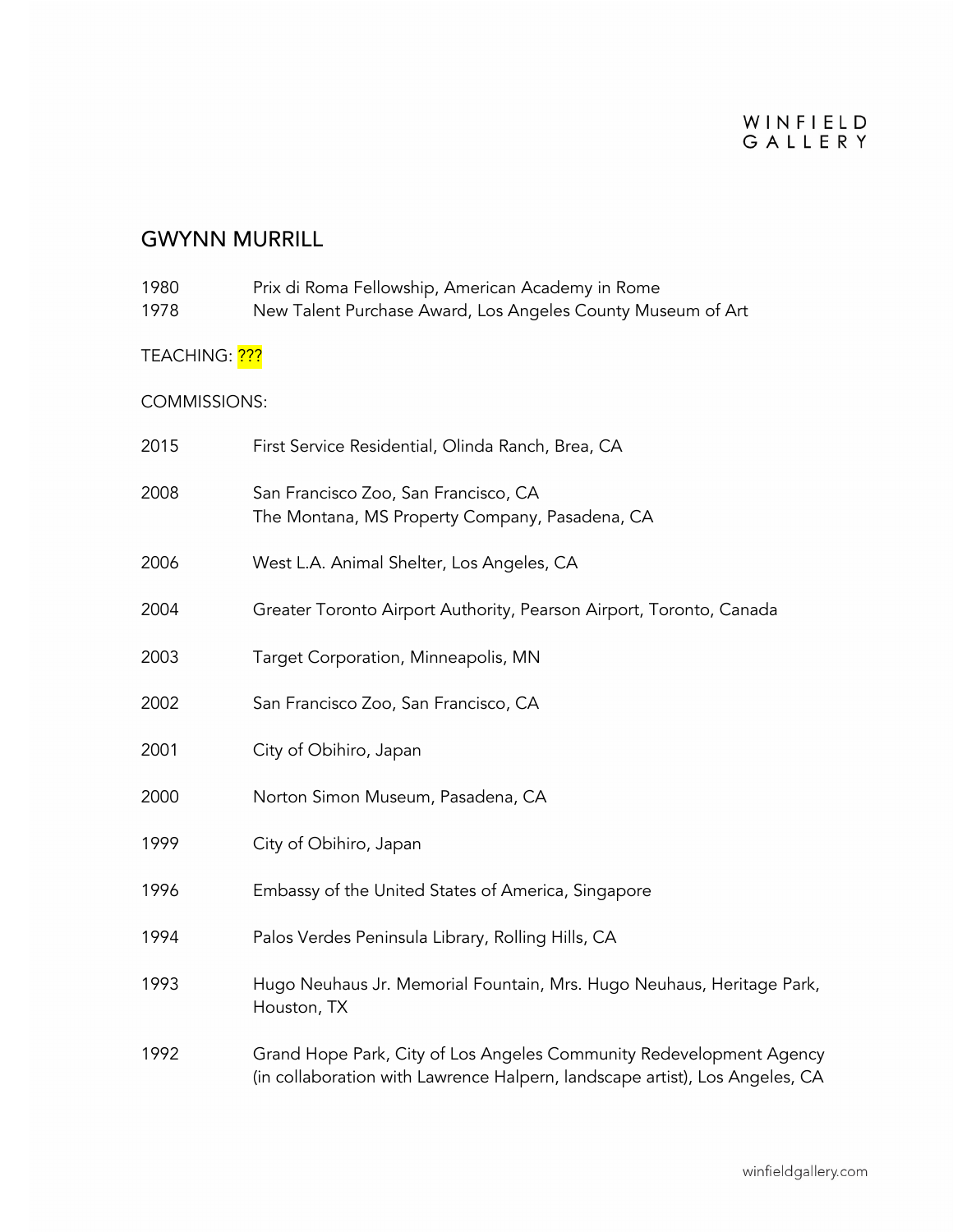### WINFIELD GAILERY

### GWYNN MURRILL

| 1991 | Fashion Institute of Design and Merchandizing, (in collaboration with Tony<br>Berlant), Los Angeles, CA            |
|------|--------------------------------------------------------------------------------------------------------------------|
| 1990 | City of Culver City, Redevelopment Art Program, Culver City, CA<br>U.S. Bank Plaza, LPT Associates, Sacramento, CA |
| 1989 | Ronald Reagan State Building, State of California Arts Commission,<br>Los Angeles, CA                              |

#### IMPORTANT COLLECTIONS:

City of Brea, CA

City of Hope National Medical Center, Duarte, CA City of Santa Monica, CA Coldwater Canyon Park, City of Beverly Hills, CA Fredrick R. Weisman Museum of Art, Malibu, CA Harvard Westlake School, Studio City, CA Home Savings of America, San Francisco, CA Hyatt Regency Hotels, Tampa, FL Iowa State University, Ames, IA L.A. Fitness, The Ratkovich Company Development, Alhambra, CA Leigh Yawkey Woodson Art Museum, Wausau, WI Living Desert Museum, Palm Desert, CA Los Angeles County Museum of Art, Los Angeles, CA Milwaukee Art Museum, Milwaukee, WI Media Studios North, Burbank, CA National Museum of Wildlife Art of the United States, Jackson, WY Norton Simon Museum, Pasadena, CA Pacific Western Bank (prev. Security Pacific Bank), Los Angeles, CA Palm Springs Desert Museum, Palm Springs, CA Portland Museum of Art, Portland, OR Princess Hotel, Scottsdale, AZ Rancho Tapo Community Park, Veterans Memorial, Simi Valley, CA Salt River Project, Phoenix, AZ Smalley Sculpture Garden, American Jewish University, Bel-Air, CA Trammel Crow Corporation, Minneapolis, MN